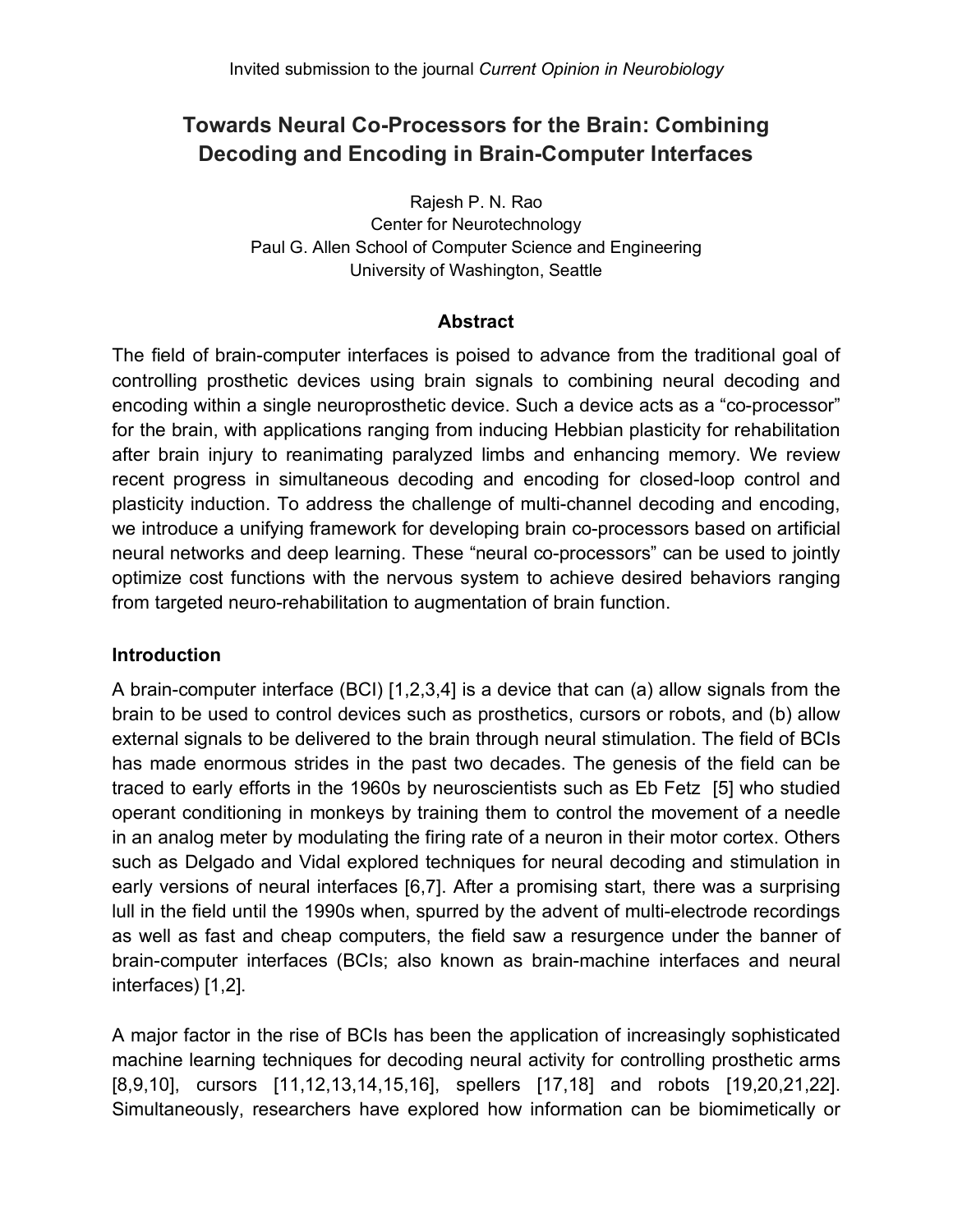artificially encoded and delivered via stimulation to neuronal networks in the brain and other regions of the nervous system for auditory [23], visual [24], proprioceptive [25], and tactile [26,27,28,29,30] perception.

Building on these advances in neural decoding and encoding, researchers have begun to explore bi-directional BCIs (BBCIs) which integrate decoding and encoding in a single system. In this article, we review how BBCIs can be used for closed-loop control of prosthetic devices, reanimation of paralyzed limbs, restoration of sensorimotor and cognitive function, neuro-rehabilitation, enhancement of memory, and brain augmentation. Motivated by this recent progress, we propose a new unifying framework for combining decoding and encoding based on "neural co-processors" which rely on artificial neural networks and deep learning. We show that these "neural co-processors" can be used to jointly optimize cost functions with the nervous system to achieve goals such as targeted rehabilitation and augmentation of brain function, besides providing a new tool for testing computational models and understanding brain function [31].

### **Simultaneous Decoding and Encoding in BBCIs**

### *Closed-Loop Prosthetic Control*

Consider the problem of controlling a prosthetic hand using brain signals. This involves (1) using recorded neural responses to control the hand, (2) stimulating somatosensory neurons to provide tactile and proprioceptive feedback, and (3) ensuring that stimulation artifacts do not corrupt the recorded signals being used to control the hand. Several artifact reduction methods have been proposed for  $(3)$  – we refer the reader to [32,33,34]. We focus here on combining (1) decoding with (2) encoding.

Most state-of-the-art decoding algorithms for intracortical BCIs are based on a linear decoder such as the Kalman filter. Typically, the state vector *x* for the Kalman filter is chosen to be a vector of kinematic quantities to be estimated, such as hand position, velocity, and acceleration. The likelihood (or measurement) model for the Kalman filter specifies how the kinematic vector  $x_t$  at time  $t$  relates linearly (via a matrix  $B$ ) to the measured neural activity vector *yt* :

$$
y_t = Bx_t + m_t
$$

while a dynamics model specifies how  $x_t$  linearly changes (via matrix A) over time:

$$
x_t = Ax_{t-1} + n_t
$$

 $n_t$  and  $m_t$  are zero-mean Gaussian noise processes. The Kalman filter computes the optimal estimates for kinematics  $x_t$  (both mean and covariance) given current and all past neural measurements.

One of the first studies to combine decoding and encoding was by O'Doherty, Nicolelis, and colleagues [35] who showed that stimulation of somatosensory cortex could be used to instruct a rhesus monkey which of two targets to move a cursor to; the cursor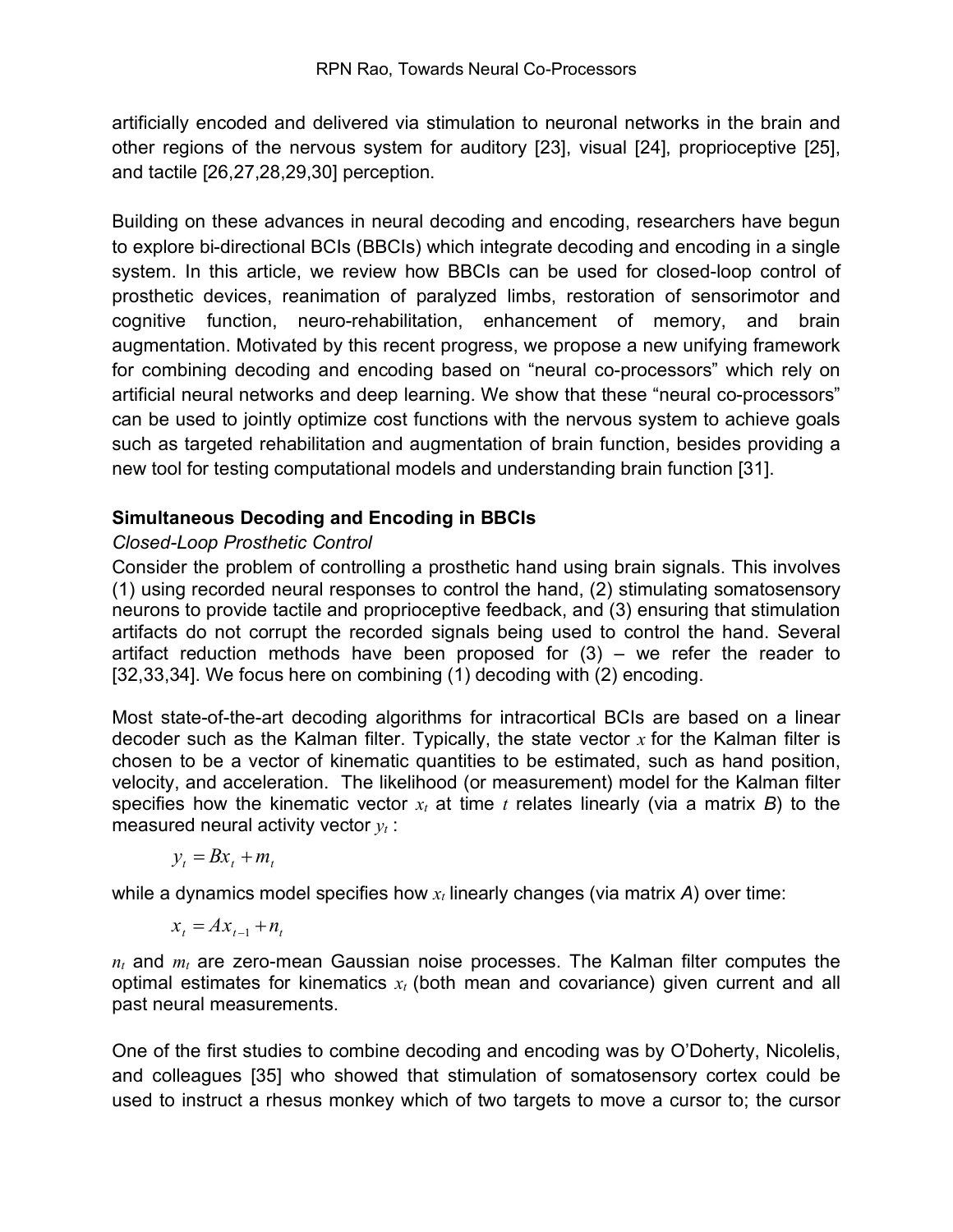was subsequently controlled using a BCI based on linear decoding to predict the X- and Y-coordinate of the cursor. A later study by the same group [36] demonstrated true closed-loop control. Monkeys used a BCI based on primary motor cortex (M1) recordings and Kalman-filter-based decoding to actively explore virtual objects on a screen with artificial tactile properties. The monkeys were rewarded if they found the object with particular artificial tactile properties. During brain-controlled exploration of an object, the associated tactile information was delivered to somatosensory cortex (S1) via intracortical stimulation. Tactile information was encoded as a high-frequency biphasic pulse train (200 Hz for rewarded object, 400 Hz for others) presented in packets at a lower frequency (10 Hz for rewarded, 5 Hz for unrewarded objects). Because stimulation artifacts masked neural activity for 5–10 ms after each pulse, an interleaved scheme of alternating 50 ms recording and 50 ms stimulation was used. The monkeys were able to select the desired target object within a second or less based only on its tactile properties as conveyed through stimulation.

Klaes, Andersen and colleagues [37] have also demonstrated that a monkey can utilize intracortical stimulation in S1 to perform a match-to-sample task where the goal is to move a virtual arm and find a target object that delivers stimulation similar to a control object. In their experiment, the monkey controlled a virtual arm using a Kalman-filterbased decoding scheme where the Kalman filter's state was defined as the virtual hand's position, velocity and acceleration in three dimensions. The encoding algorithm involved stimulating S1 via three closely located electrodes using a 300 Hz biphasic pulse train for up to 1 second while the virtual hand held the object. After training, the monkey was able to move the virtual hand to the correct target with success rates between 70% and more than 90% over the course of 8 days (chance level was 50%).

Finally, Flesher and colleagues [38] have recently shown that a paralyzed patient can use a bidirectional BCI for closed-loop control of a prosthetic hand in a continuous force matching task. Control signals were decoded from multi-electrode recordings in M1 using a linear decoder that mapped M1 firing rates to movement velocities of the robotic arm. Initial training data for the linear decoder was obtained by asking the subject to observe the robotic hand performing hand shaping tasks such as "pinch" (thumb/index/middle flexion-extension), "scoop" (ring/pinky flexion/extension) or grasp (all finger flexion) and recording M1 firing rates, followed by a second training phase involving computer-assisted control to fine tune the decoder weights. The subject then performed a 2D force matching task with the robotic hand using the trained decoder to pinch, scoop or grasp a foam object either gently or firmly while using stimulation of S1 to get feedback on the force applied. The encoding algorithm linearly mapped torque sensor data from the robotic hand's finger motors to pulse train amplitude of those stimulating electrodes that previously elicited percepts on the corresponding fingers of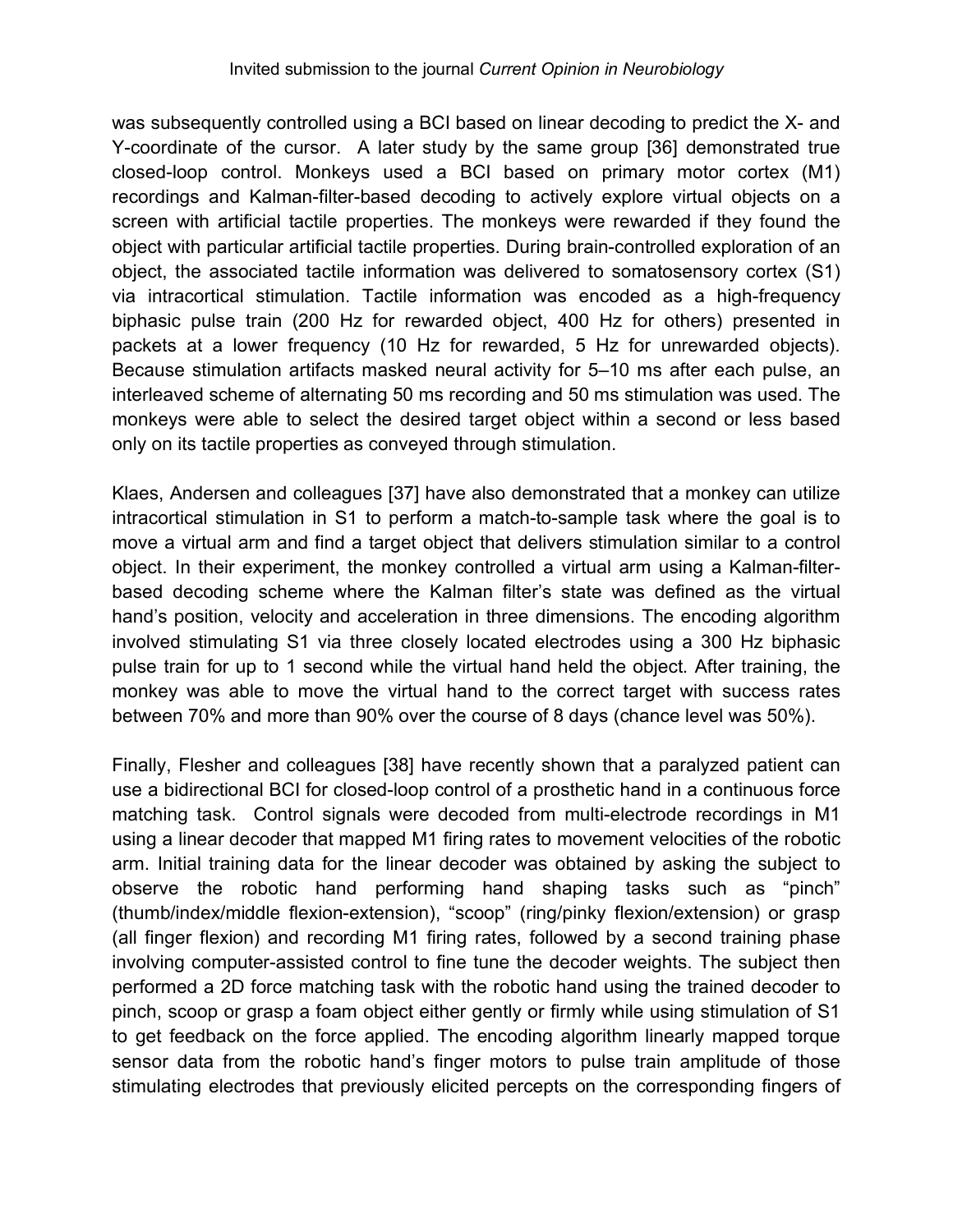the subject. The researchers showed that the subject was able to continuously control the flexion/extension of the pinch and scoop dimensions while evaluating the applied torque based on force feedback from S1 stimulation. The success rate for pinch, scoop or grasp with gentle or firm forces) was significantly higher with stimulation feedback compared to feedback from vision alone.

#### *Reanimating Paralyzed Limbs*

Rather than controlling a prosthetic limb, BBCIs can also be used to control electrical stimulation of muscles to restore movement in a paralyzed limb. Moritz, Perlmutter, and Fetz [39] demonstrated this approach in two monkeys by translating the activity of single motor cortical neurons into electrical stimulation of wrist muscles to move a cursor on a computer screen. The decoding scheme involved operant conditioning to volitionally control activity of a motor cortical neuron to initially move a cursor into a target. After training, the activity from the motor cortical neuron was converted into electrical stimuli which was delivered to the monkey's temporarily paralyzed wrist muscles (this type of stimulation is called functional electrical stimulation, or FES). Flexor FES current was set to be proportional to the rate above a threshold  $(0.8 \times$  [firing rate – 24] with a maximum of 10 mA), and extensor FES was inversely proportional to the rate below a second threshold  $(0.6 \times 12 - \text{firing rate}]$  with a maximum of 10 mA). Both monkeys were able to modulate the activity of cortical neurons to control their paralyzed wrist muscles and move a manipulandum to acquire five targets. Ethier *et al.* [40] extended these results to grasping and moving objects using a linear decoder with a static nonlinearity applied to about 100 neural signals from M1.

Extending the approach to humans, Bouton *et al.* [41] showed that a quadraplegic man with a 96-electrode array implanted in the hand area of the motor cortex could use cortical signals to electrically stimulate muscles in his paralyzed forearm and produce six different wrist and hand motions. For decoding, six separate support vector machines were applied to mean wavelet power features extracted from multiunit activity to select one out of these six motions. The encoding scheme involved activating the movement associated with the highest decoder output using an electrode stimulation pattern previously calibrated to evoke that movement. Surface electrical stimulation was delivered as monophasic rectangular pulses at 50 Hz pulse rate and 500 μs pulse width, with stimulation intensity set to a piecewise linear function of decoder output. These results were extended to multi-joint reaching and grasping movement by Ajiboye *et al.* [42]: a linear decoder similar to a Kalman filter was used to map neuronal firing rates and high frequency power at electrodes in the hand area of the motor cortex to percent activation of stimulation patterns associated with elbow, wrist or hand movements. The researchers showed that a tetraplegic subject could perform multi-joint arm movements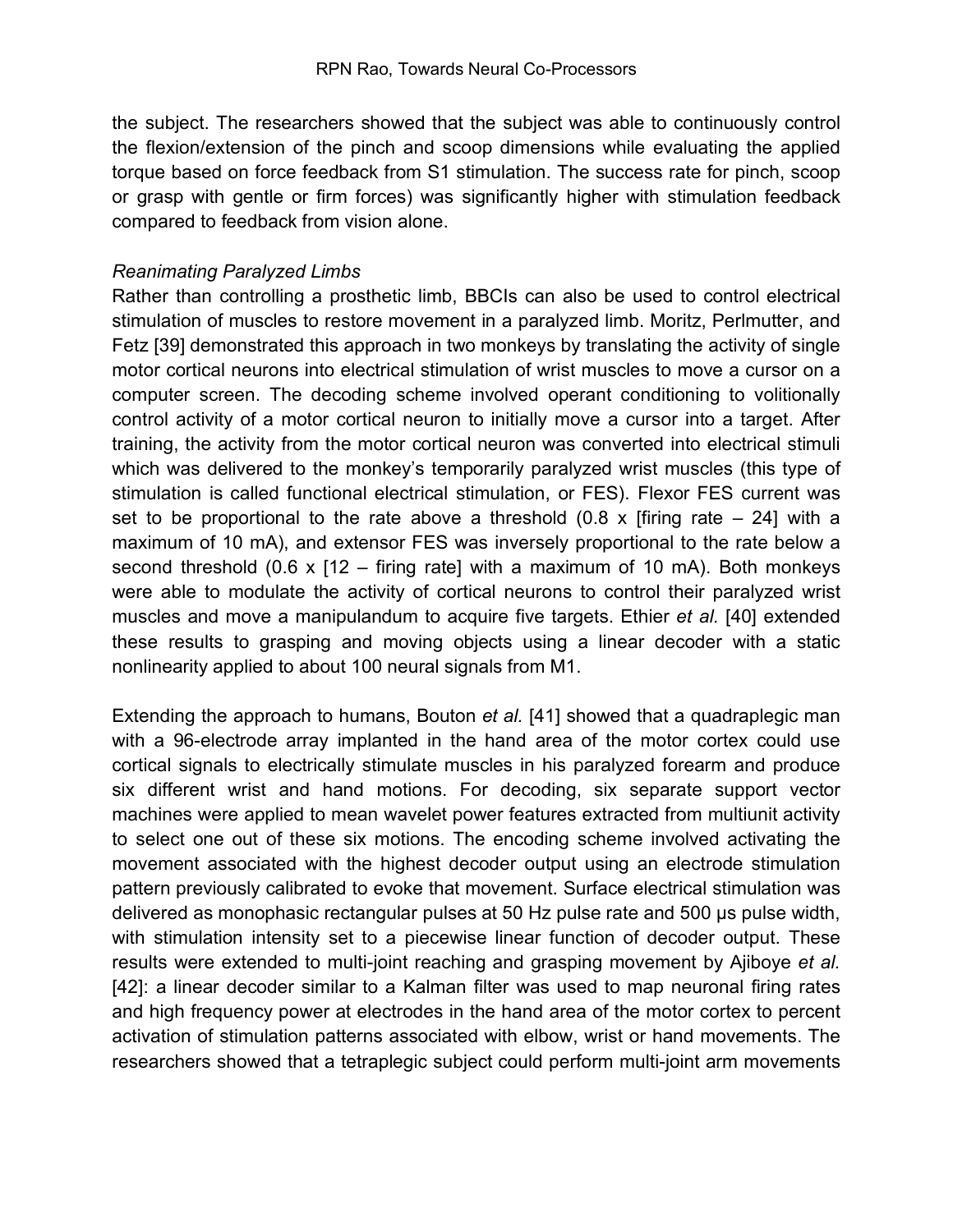for point-to-point target acquisitions with 80–100% accuracy and volitionally reach and drink a mug of coffee.

One shortcoming of the above approaches is that continued electrical stimulation of muscles results in muscle fatigue, rendering the technique impractical for day-long use. An alternate approach to reanimation is to use brain signals to stimulate the spinal cord. Spinal stimulation may simplify encoding and control because it activates functional synergies, reflex circuits, and endogenous pattern generators. Capogrosso, Courtine, and colleagues [43] demonstrated the efficacy of brain-controlled spinal stimulation for hind limb reanimation for locomotion in paralyzed monkeys. They used a decoder based on linear discriminant analysis to predict foot-strike and foot-off events during locomotion. The encoder used this prediction to activate extensor and flexor "hotspots" in the lumbar spinal cord via epidural electrical stimulation to correctly produce the extension and flexion of the impaired leg.

### *Restoring Motor and Cognitive Function*

One of the early pioneers exploring bidirectional BCIs for restoration of brain function was Jose Delgado [6] who designed an implantable BBCI called the stimoceiver that could communicate with a computer via radio. Delgado was the first to combine decoding with encoding to shape behavior: his decoding algorithm detected spindles in the amygdala of a monkey and for each detection, triggered stimulation in the reticular formation, which is associated with negative reinforcement. After six days, spindle activity was reduced to 1 percent of normal levels, making the monkey quiet and withdrawn. Unfortunately, efforts to extend this approach to humans to treat depression and other disorders yielded inconsistent results.

Delgado's work did eventually inspire commercial brain implants such as Neuropace's RNS system that detects onset of seizures using time- and frequency-based methods from brain surface recordings (ECoG) and stimulates the region where the seizure originates. Also inspired by Delgado's work is the technique of deep brain stimulation (DBS), a widely prescribed form of neurostimulation for reducing tremors and restoring motor function in Parkinson's patients. Current DBS systems are open-loop but Herron *et al.* have recently demonstrated closed-loop DBS [44] by triggering DBS based on movement intention, which was decoded as reduction in ECoG power in the low frequency ("mu") band over motor cortex.

## *Enhancing Memory and Augmenting Brain Function*

Besides restoration of lost function, BBCIs can also be used for augmentation of brain function. Berger, Deadwyler and colleagues [45,46] have demonstrated that BBCIs implanted in the hippocampus of monkeys and rats can be used to enhance memory in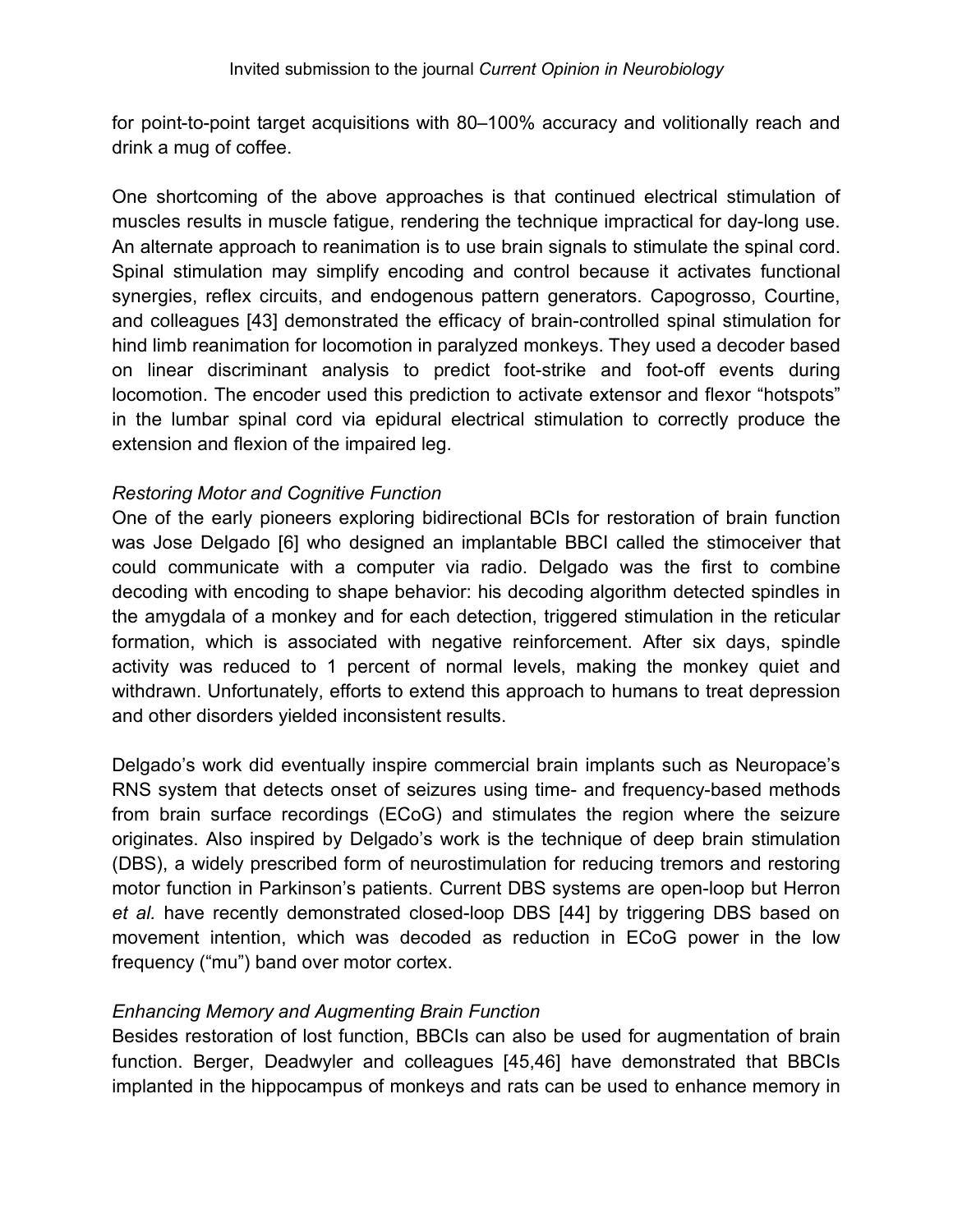delayed match-to-sample (DMS) and nonmatch-to-sample tasks. They first fit a multiinput/multi-output (MIMO) nonlinear filtering model to simultaneously recorded spiking data from hippocampal CA3 and CA1 during successful trials, with CA3 as input to the model and CA1 as output. The trained MIMO model was later used to decode CA3 activity and predict CA1 activity encoded as patterns of biphasic electrical pulses. Deadwyler *et al.* [46] showed that in the four monkeys tested, performance in the DMS task was enhanced in the difficult trials, which had more distractor objects or required information to be held in memory for longer durations. However, it is unclear how the approach could be used when the brain is not healthy such as in Alzheimer's patients [47] where simultaneous recordings from areas such as CA3 and CA1 for training the model in successful trials will not be available.

Nicolelis suggested several brain augmentation schemes based on BBCIs in his book [48], including direct brain-to-brain communication. He and his colleagues subsequently showed how rats can use brain-to-brain interfaces (BBIs) to solve sensorimotor tasks [49]: an "encoder" rat identified a stimulus and pressed one of two levers while its M1 cortex activity was transmitted to the M1 cortex of a "decoder" rat. The stimulation pattern was based on a Z score computed from the difference in the number of spikes between the current trial and a template trial. If the decoder rat made the same choice as the encoder rat, both rats were rewarded for the successful transfer of information between their two brains. Rao, Stocco and colleagues utilized noninvasive technologies to demonstrate the first human brain-to-brain interface [50,51,52]. The intention of a "Sender" who could perceive but not act was decoded from motor or visual cortex using EEG; this information was delivered via transcranial magnetic stimulation (TMS) to the motor or visual cortex of a "Receiver" who could act but not perceive. The researchers showed that tasks such as a video game [50] or "20 questions" [52] could be completed successfully through direct brain-to-brain collaboration (see [53,54] for other examples). More recently, brain-to-brain interfaces have been used to create a network of brains or "BrainNet" allowing groups of humans [55] or rats [56] to solve tasks collaboratively.

#### *Inducing Plasticity and Rewiring the Brain*

Hebb's principle for plasticity states that connections from a group A of neurons to a group B are strengthened if A consistently fires before B, thereby strengthening the causal relationship from A to B. Jackson, Mavoori and Fetz [57] demonstrated that such plasticity can be artificially induced in the motor cortex of freely behaving primates by triggering stimulation at a site B a few milliseconds after a spike was detected at site A. After two days of continuous spike-triggered stimulation, the output generated by site A shifted to resemble the output from B, consistent with a strengthening of any weak synaptic connections that may have existed from neurons in A to neurons in B. Such an approach could be potentially quite useful for neurorehabilitation by rewiring the brain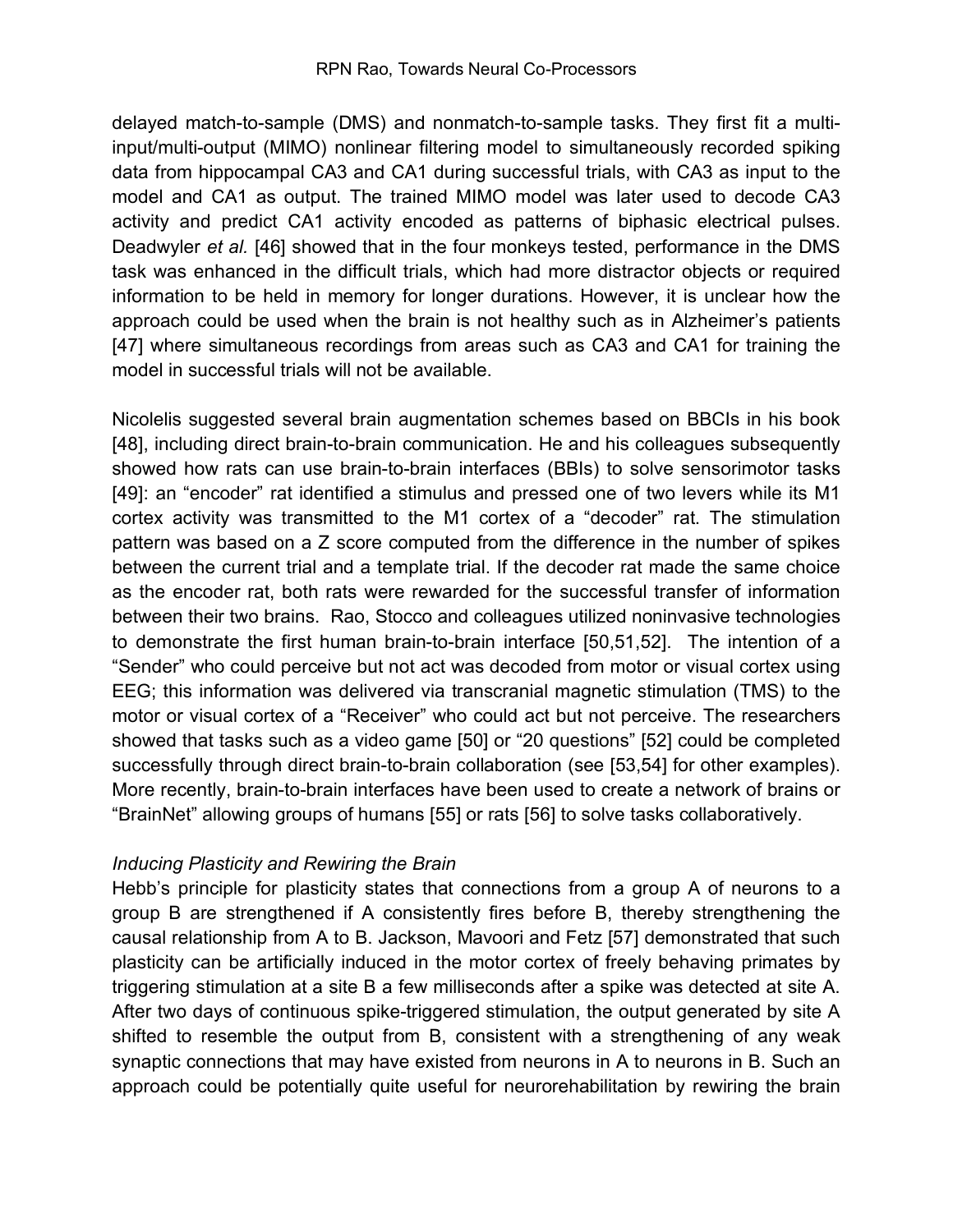for restoration of motor function after traumatic brain injury, stroke or neuropsychiatric disorders such as depression and PTSD. Along these lines, Guggenmos, Nudo, and colleagues [58] have shown that the approach can be used to improve reaching and grasping functions in a rat after traumatic brain injury to the rat's primary motor cortex (caudal forelimb area). Their approach involves creating an artificial connection between the rat's premotor cortex (rostral forelimb area or RFA) and somatosensory cortex S1 and for each spike detected by an electrode in RFA, delivering an electric pulse to S1 after 7.5 milliseconds. All of these prior approaches have relied on 1-to-1 spike-tostimulation-pulse protocols, leaving open the question of how the approach can be generalized to induction of goal-directed multi-electrode plasticity.

### **Towards A Unifying Framework: Neural Co-Processors based on Deep Learning**

A major limitation of current BBCIs is that they treat decoding and encoding as separate processes, and they do not co-adapt and jointly optimize a cost function with the nervous system. We propose that these limitations may addressed using a "neural coprocessor" as shown in Figure 1. The approach uses two artificial neural networks, a neural co-processor (NCP) network and an emulator network, combined with a new type of deep learning that approximates *backpropagation through both biological and artificial networks*.

Suppose the goal is to restore movement in a stroke or spinal cord injury (SCI) patient, e.g., to enable the hand to reach a target location (see Figure 1). The NCP is a multilayered recurrent neural network that maps neural activity patterns from a large number of electrodes in areas A1, A2, etc. (e.g., movement intention areas spared by the stroke or SCI) to appropriate stimulation patterns in areas B1, B2, etc. (e.g., intact movement execution areas in the cortex or spinal cord). When the subject forms the intention to move the hand to a target (e.g., during a rehabilitation session), the NCP maps the resulting neural activity pattern to a stimulation pattern. Unfortunately, to train the NCP, we do not have a set of "target stimulation patterns" that produce the intended movements. However, for any stimulation pattern, we can compute the error between the resulting hand movement and the target. How can this behavioral error be translated and backpropagated through the NCP network to generate better stimulation patterns?

We propose the use of an emulator network (EN) that emulates the biological transformation between stimulation patterns and behavioral output. The EN is a deep recurrent neural network whose weights can be learned using standard backpropagation from a dataset consisting of a large variety of stimulation (or neural activity) patterns in areas B1, B2, etc. and the resulting movements or behavior. After training, the EN acts as a surrogate for the biological networks mediating the transformation between inputs in B1, B2, etc. and output behavior.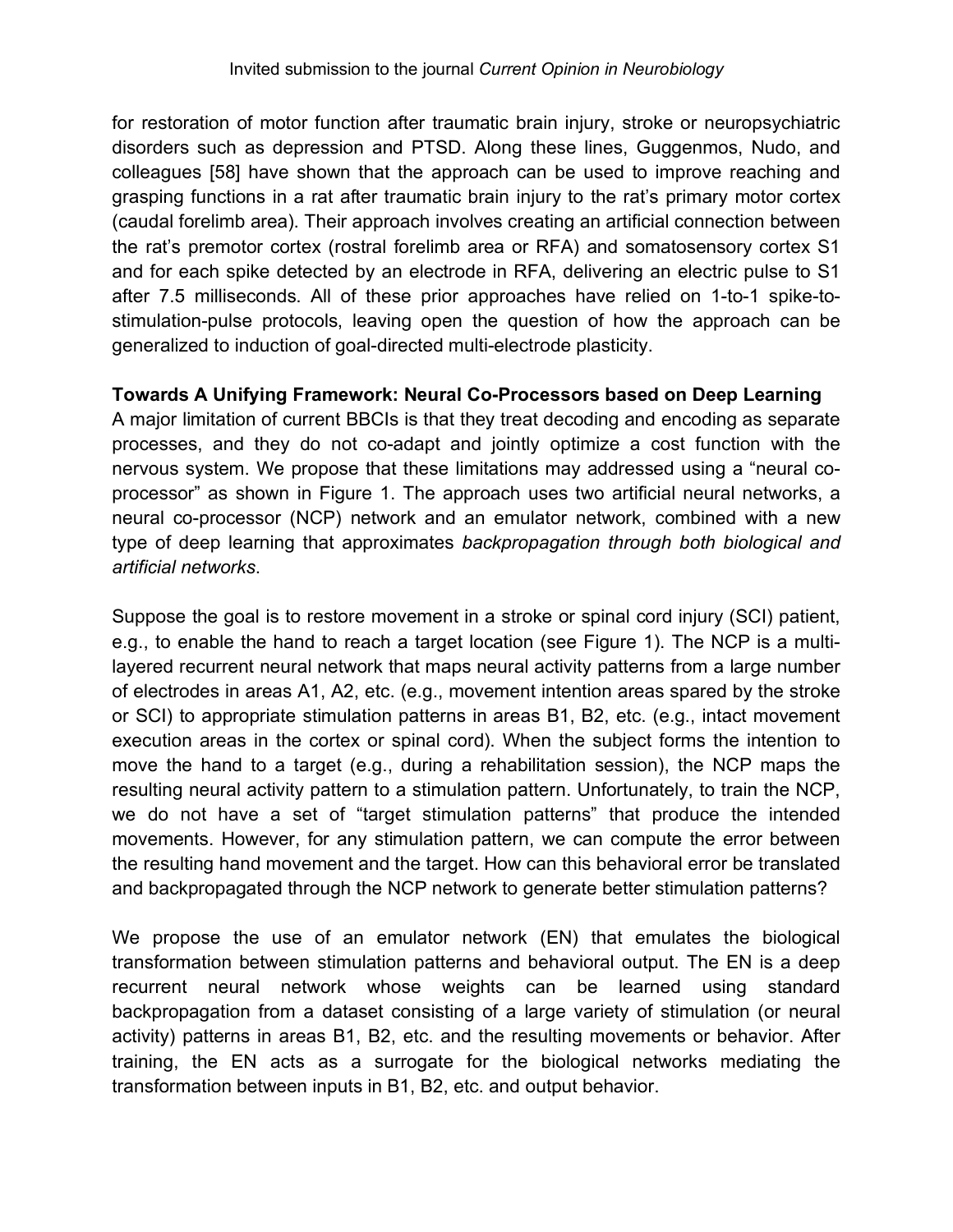#### RPN Rao, Towards Neural Co-Processors



**Figure 1: Neural Co-Processor for the Brain for Restoring and Augmenting Function.** A deep recurrent artificial network is used to map input neural activity patterns in one set of regions to output stimulation patterns in other regions ("Neural Co-Processor Network" or NCP network). The NCP's weights are optimized to minimize brain-activity-based error (between stimulation patterns and target neural activity patterns when known), or more generally, to minimize behavioral error or task error using another network, an emulator network. The emulator network is also a deep recurrent network that is pretrained through backpropagation to learn the biological transformation from stimulation or neural activity patterns at the stimulation site to the resulting output behaviors. During NCP training, errors are backpropagated through the emulator network to the NCP to adapt the NCP's weights but not the emulator network's weights. The trained NCP thus produces optimal stimulation patterns that minimize behavioral error, thereby creating a goal-directed artificial information processing pathway between the input and output regions. The NCP also promotes neuroplasticity between weakly connected regions, leading to neural augmentation or targeted-rehabilitation. External information from artificial sensors or other information sources can be integrated into the NCP's information processing as additional inputs to the neural network. The example here shows the NCP creating a new information processing pathway between visual cortex and the frontal lobe: this could be useful for restoring function after injury or stroke in an intermediate cortical area, or for boosting visual perception and visual decision making. A similar NCP could be used to transform movement intentions in the prefrontal cortex to appropriate movementrelated stimulation patterns delivered to spinal neurons below the injury for restoration of movement and rehabilitation after spinal cord injury.

With the help of a trained EN, we can train the weights of the NCP network to produce the optimal stimulation patterns for minimizing behavioral error (e.g., error between current hand position and target location). For each neural input pattern X (e.g., movement intention) that the subject produces in A1, A2 etc., the NCP produces an output stimulation pattern Y in B1, B2 etc., which results in a behavior or movement Z.

The error E between actual movement Z and the intended movement target Z' is first backpropagated through the EN *but without modifying its weights*. We continue to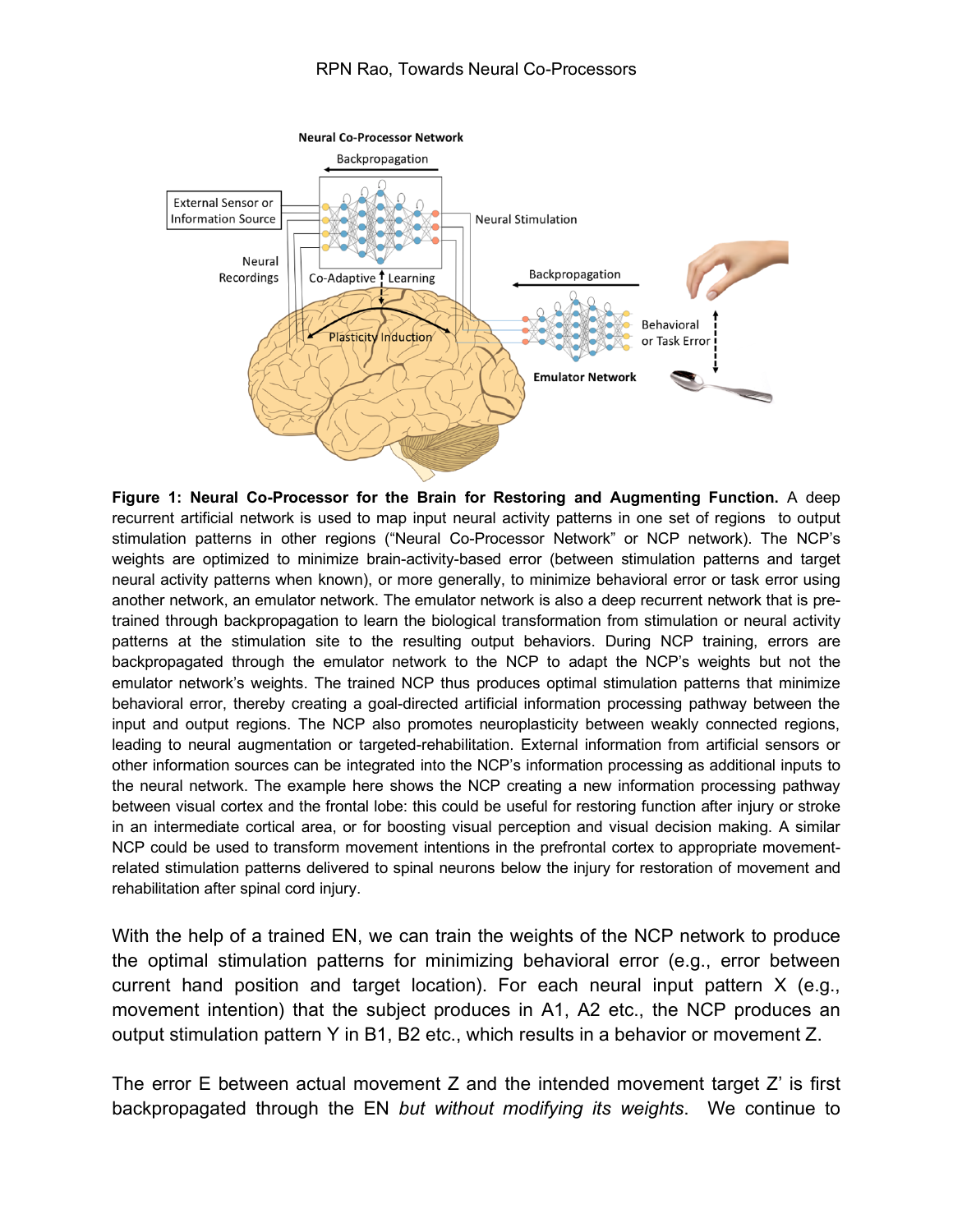backpropagate the error through the NCP network, this time modifying the NCP's weights. In other words, the behavioral error is backpropagated through a concatenated NCP-EN network but only the NCP's weights are changed. This allows the NCP to progressively generate better stimulation patterns that enable the brain to better achieve the target behavior, thereby resulting in a co-adaptive BBCI.

Furthermore, by repeatedly pairing patterns of neural inputs with patterns of output stimulation, the NCP promotes neuroplasticity between connected brain regions via Hebbian plasticity. Note that unlike previous plasticity induction methods [57,58], the plasticity induced spans multiple electrodes and is goal-directed since the NCP is trained to minimize behavioral errors. After a sufficient amount of coupling between regions X and Y, neurons in region X can be expected to automatically recruit neurons in region Y to achieve a desired response (such as a particular hand movement). As a result, in some cases, the NCP may eventually be no longer required after a period of use and may be removed once function is restored or augmented to a satisfactory level.

Finally, we note that NCPs can be extremely useful tools for testing new computational models of brain and nervous system function [31]. Rather than using traditional artificial neural networks in the NCP in Figure 1, one could use more realistic cortical models such as networks of integrate-and-fire or Hodgkin-Huxley neurons, along with biological learning rules such as spike-timing dependent plasticity rather than backpropagation. The challenge and a critical test for putative computational models of the nervous system would then be: can the model successfully interact with its neurobiological counterpart and be eventually integrated within the nervous system's information processing loops?

#### **Conclusions**

The ability to simultaneously decode neural activity from one region and stimulate another confers on BBCIs tremendous versatility, opening the door to applications ranging from prosthetic control and reanimation of paralyzed limbs to plasticity induction and enhancement of brain function. Promising results have been obtained in animal models and in some cases, humans but mostly under laboratory conditions.

To transition to real-world conditions, BBCIs must co-adapt with the nervous system and jointly optimize behavioral cost functions. We introduced the concept of a neural coprocessor which uses artificial neural networks that jointly optimize behavioral error functions with biological neural networks. A trained emulator network is used as a surrogate for the biological network producing the behavioral output. Behavioral errors are backpropagated through the emulator network to the co-processor network which adapts its weights to minimize errors and delivers optimal stimulation patterns for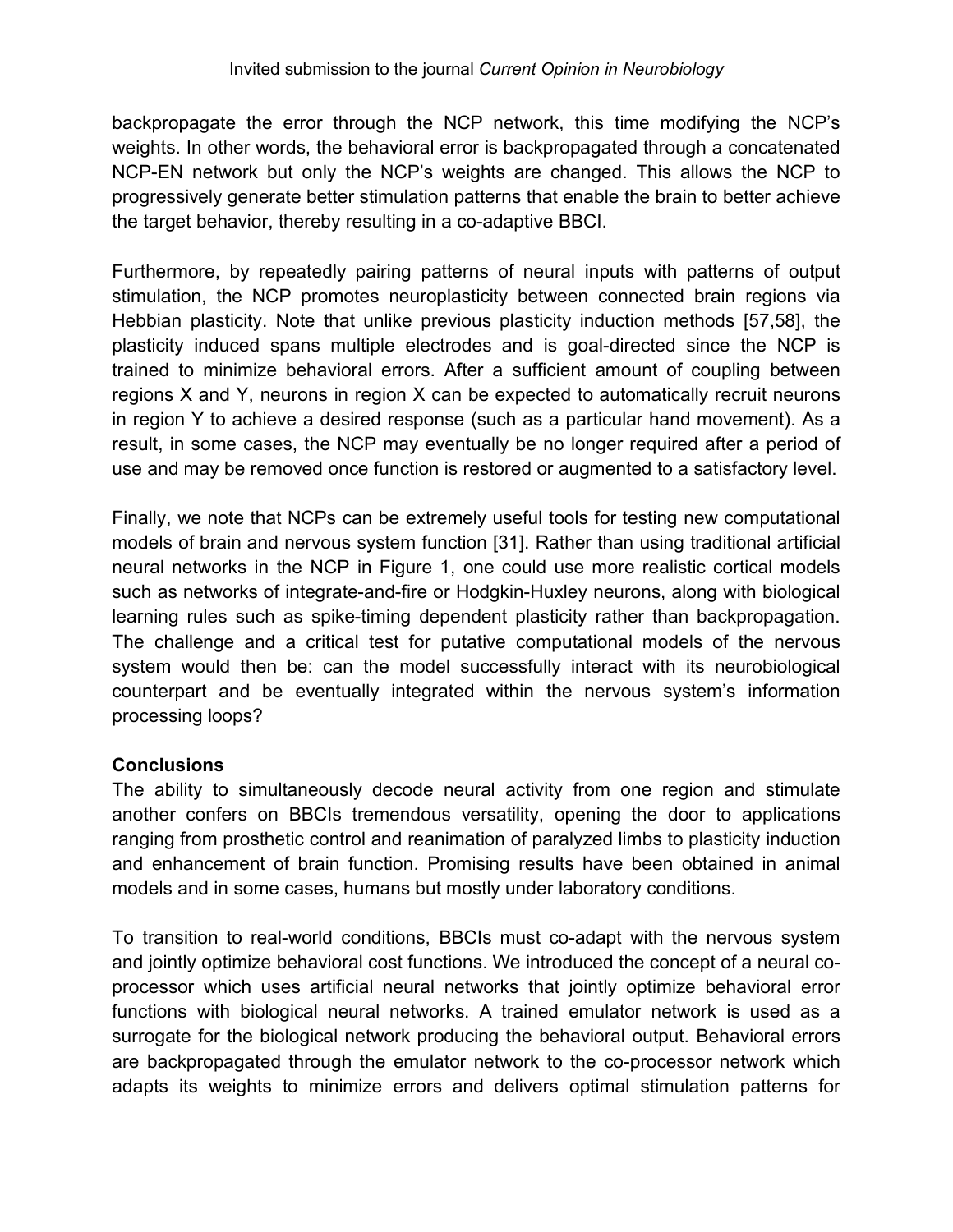specific neural input patterns. We illustrated how a neural co-processor could be used to improve motor function in a stroke or spinal cord injury patient. Such co-processors have not yet been validated in animal models or humans, but if successful, they could potentially be applied to modalities other than movement such as:

- Mapping inputs from one memory-related area to another to facilitate or restore access to particular memories (e.g., in memory loss) or to unlearn traumatic memories (e.g., in PTSD),
- Mapping inputs from one sensory area to another to restore or augment sensation and perception,
- Connecting areas involved in emotion processing to augment or rehabilitate emotional function, and
- Augmenting the brain's knowledge, skills, information processing, and learning capabilities with deep artificial neural networks.

## **Acknowledgments**

This work was supported by NSF grants EEC-1028725 and 1630178, CRCNS/NIMH grant no. 1R01MH112166-01, and a grant from the W. M. Keck Foundation. The author would like to thank Eb Fetz, Chet Moritz, Andrea Stocco and James Wu for discussions related to topics covered in this article.

## **References and recommended reading**

Papers of particular interest have been highlighted as:

- of special interest
- **••** of outstanding interest
	- 1. Rao RPN. *Brain-Computer Interfacing: An Introduction*, New York, NY: Cambridge University Press, 2013.
	- 2. Wolpaw J, Wolpaw EW. (eds.) *Brain-Computer Interfaces: Principles and Practice*. Oxford University Press, 2012.
	- 3. Moritz CT, Ruther P, Goering S, Stett A, Ball T, Burgard W, Chudler EH, Rao RP. New Perspectives on Neuroengineering and Neurotechnologies: NSF-DFG Workshop Report. IEEE Trans Biomed Eng. 63(7):1354-67, 2016.
	- 4. Lebedev MA, Nicolelis MA. Brain-Machine Interfaces: From Basic Science to Neuroprostheses and Neurorehabilitation. Physiol Rev. 97(2):767-837, 2017.
	- 5. **•** Fetz EE. Operant conditioning of cortical unit activity. *Science*. 1969 Feb 28;163(870):955–58.
	- 6. **•** Delgado J. *Physical Control of the Mind: Toward a Psychocivilized Society*. Harper and Row, New York, 1969.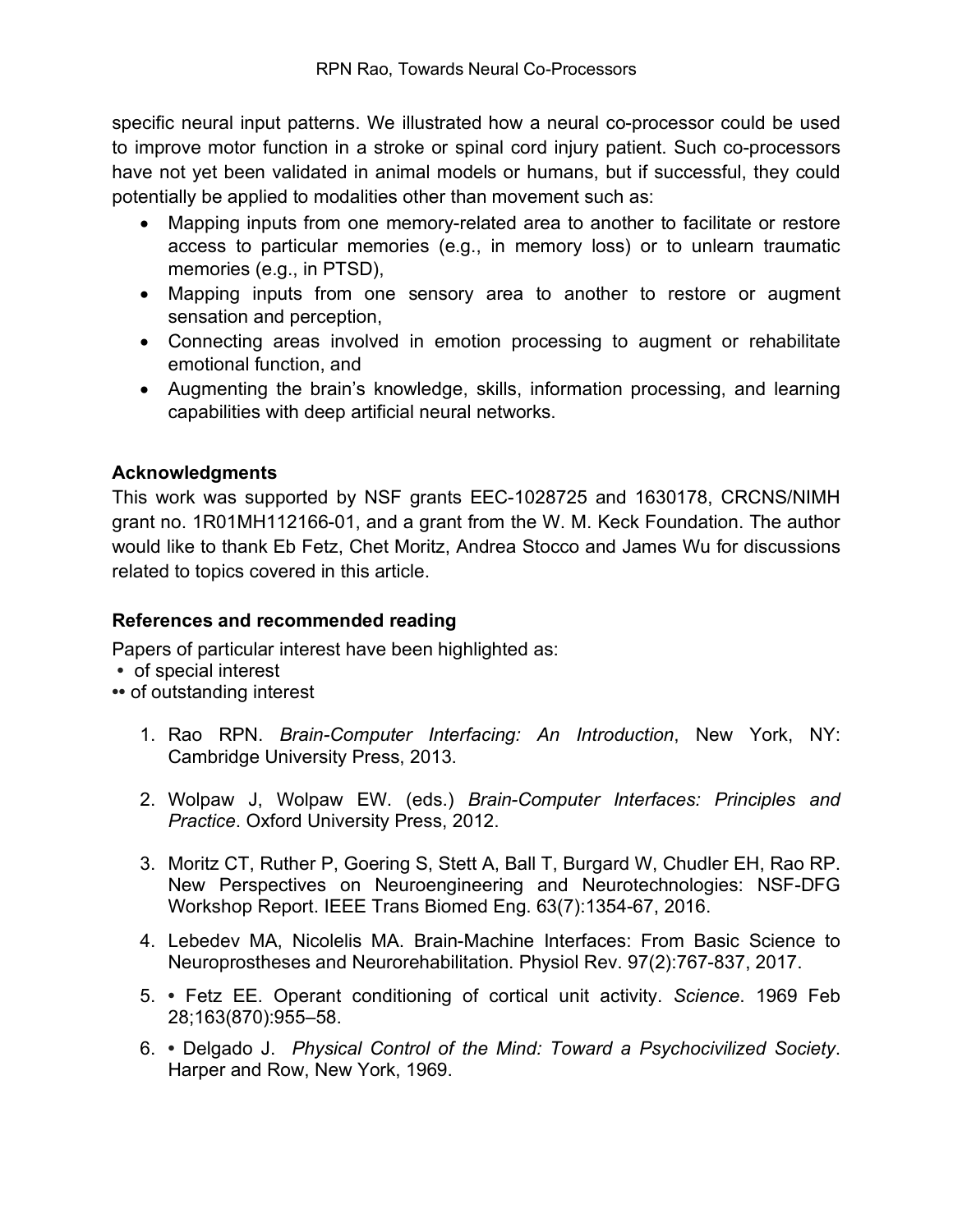- 7. Vidal JJ. Toward direct brain-computer communication. *Annu. Rev. Biophys. Bioeng*. 1973;2:157–80.
- 8. Chapin JK**,** Moxon KA**,** Markowitz RS**,** Nicolelis MA. Real-time control of a robot arm using simultaneously recorded neurons in the motor cortex. *Nat Neurosci*. 2(7):664–70, 1999.
- 9. **•** Velliste M**,** Perel S**,** Spalding MC**,** Whitford AS and Schwartz AB. Cortical control of a prosthetic arm for self-feeding. *Nature*. 453:1098–1101, 2008.
- 10.**•** Hochberg LR**,** Bacher D**,** Jarosiewicz B**,** Masse NY**,** Simeral JD**,** Vogel J**,**  Haddadin S**,** Liu J**,** Cash SS**,** van der Smagt P**,** Donoghue JP. Reach and grasp by people with tetraplegia using a neurally controlled robotic arm. *Nature.* 485(7398):372–75, 2012.
- 11.Wolpaw JR**,** McFarland DJ**,** Neat GW**,** Forneris CA. An EEG-based braincomputer interface for cursor control. *Electroencephalogr Clin Neurophysiol*. 1991 Mar;**78**(3):252–59.
- 12.Serruya MD**,** Hatsopoulos NG**,** Paninski L**,** Fellows MR**,** Donoghue JP. Instant neural control of a movement signal. *Nature*. 2002 Mar 14;416(6877):141–42.
- 13.**•** Wolpaw JR**,** McFarland DJ. Control of a two-dimensional movement signal by a noninvasive brain-computer interface in humans. *Proc Natl Acad Sci USA*. 2004 Dec 21;**101**(51):17849–54.
- 14.Li Z**,** O**'**Doherty JE**,** Hanson TL**,** Lebedev MA**,** Henriquez CS**,** Nicolelis MA. Unscented Kalman filter for brain-machine interfaces. *PLoS One*. 2009 Jul 15;4(7):e6243.
- 15.**•** Gilja V, Pandarinath C, Blabe CH, Nuyujukian P, Simeral JD, Sarma AA, Sorice BL, Perge JA, Jarosiewicz B, Hochberg LR, Shenoy KV, Henderson JM. Clinical translation of a high-performance neural prosthesis. *Nature Med.* 21(10):1142-5, 2015.
- 16.**••** Pandarinath C, Nuyujukian P, Blabe CH, Sorice BL, Saab J, Willett FR, Hochberg LR, Shenoy KV, Henderson JM. High performance communication by people with paralysis using an intracortical brain-computer interface. Elife. 2017 Feb 21;6. pii: e18554.
- 17.Farwell LA**,** Donchin E. Talking off the top of your head: toward a mental prosthesis utilizing event-related brain potentials. *Electroencephalogr Clin Neurophysiol*. 1988 Dec;70(6):510–23.
- 18.Sellers EW**,** Kübler A**,** Donchin E. Brain-computer interface research at the University of South Florida Cognitive Psychophysiology Laboratory: the P300 Speller. *IEEE Trans Neural Syst Rehabil Eng*. 2006 Jun;14(2):221–24.
- 19.Bell CJ, Shenoy P, Chalodhorn R, Rao RPN. Control of a humanoid robot by a noninvasive brain-computer interface in humans. *J Neural Eng.* 2008 Jun;5(2):214-20.
- 20.Galán F**,** Nuttin M**,** Lew E**,** Ferrez PW**,** Vanacker G**,** Philips J**,** Millán J del R. A brain-actuated wheelchair: asynchronous and non-invasive brain-computer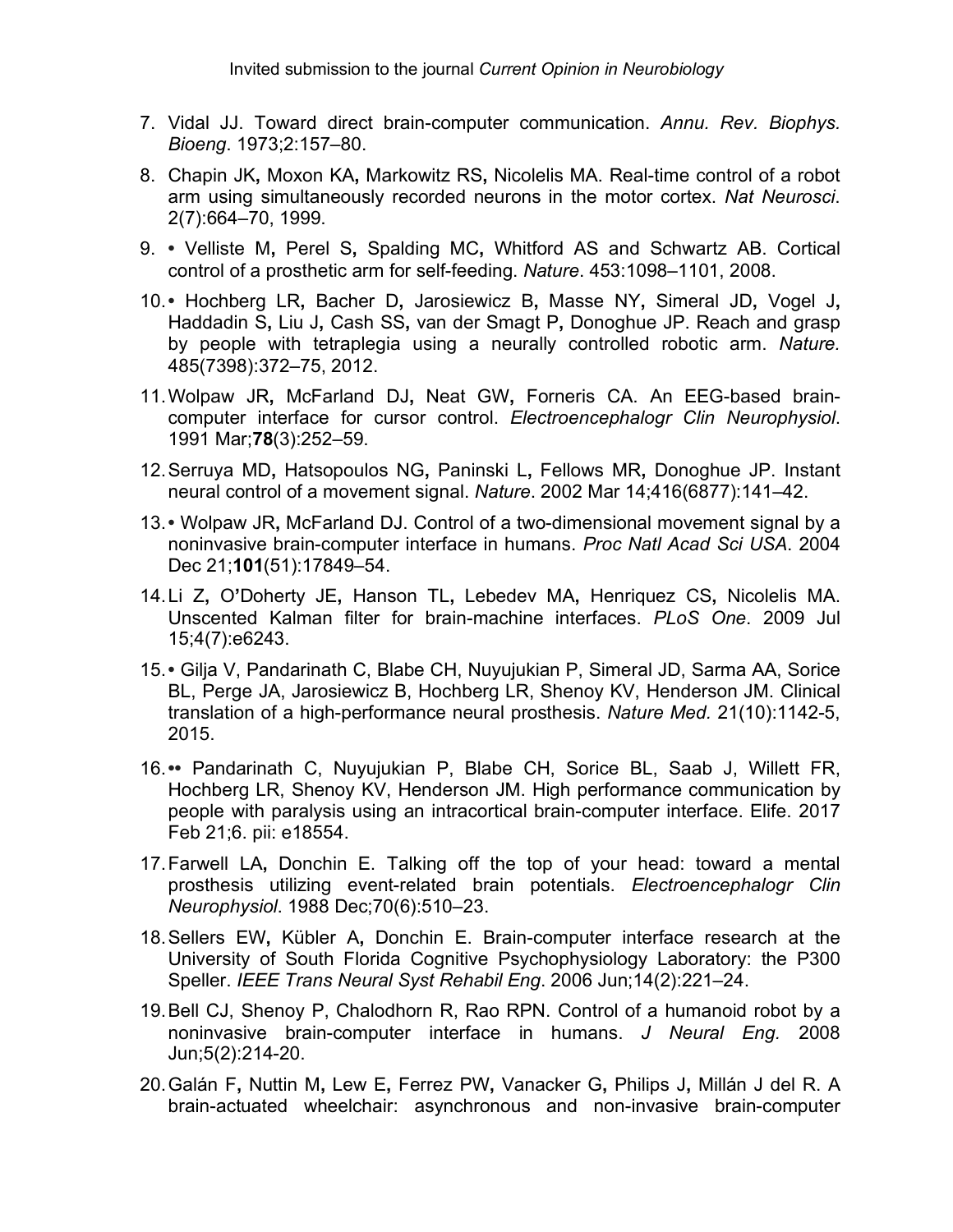interfaces for continuous control of robots. *Clin Neurophysiol*. 2008;119(9):2159– 69.

- 21.Millán JJ del R**,** Galán F**,** Vanhooydonck D**,** Lew E**,** Philips J**,** Nuttin M. Asynchronous non-invasive brain-actuated control of an intelligent wheelchair. *Conf. Proc. IEEE Eng. Med. Biol Soc*. 2009;3361–64.
- 22.Bryan M**,** Nicoll G**,** Thomas V**,** Chung M**,** Smith JR**,** Rao RPN. Automatic extraction of command hierarchies for adaptive brain-robot interfacing. *Proceedings of ICRA 2012*, 2012 May 5–12.
- 23.Niparko J. (Ed.). *Cochlear implants: Principles and practices* (2nd ed.). Philadelphia: Lippincott, 2009.
- 24.Weiland JD**,** Liu W**,** Humayun MS. Retinal prosthesis. *Annu Rev Biomed Eng*. 2005;**7**:361–401.
- 25.Tomlinson T, Miller LE. Toward a Proprioceptive Neural Interface That Mimics Natural Cortical Activity. Adv Exp Med Biol. 2016 ; 957: 367–388.
- 26.Tabot GA, Dammann JF, Berg JA, Tenore FV, Boback JL, Vogelstein RJ, Bensmaia SJ. Restoring the sense of touch with a prosthetic hand through a brain interface. Proc Natl Acad Sci U S A. 2013 Nov 5;110(45):18279-84.
- 27.Tyler DJ. Neural interfaces for somatosensory feedback: bringing life to a prosthesis. Curr Opin Neurol. 2015. 28(6): 574–581.
- 28.**•** Dadarlat MC, O'Doherty JE, Sabes PN. A learning-based approach to artificial sensory feedback leads to optimal integration. Nature Neurosci. 2015 Jan;18(1):138-44.
- 29.Flesher SN, Collinger JL, Foldes ST, Weiss JM, Downey JE, Tyler-Kabara EC, Bensmaia SJ, Schwartz AB, Boninger ML, Gaunt RA. Intracortical microstimulation of human somatosensory cortex. Sci Transl Med. 2016 Oct 19;8(361):361ra141.
- 30.Cronin JA, Wu J, Collins KL, Sarma D, Rao RP, Ojemann JG, Olson JD. Task-Specific Somatosensory Feedback via Cortical Stimulation in Humans. IEEE Trans Haptics. 2016 Oct-Dec;9(4):515-522.
- 31.Wander JD, Rao RPN. Brain-computer interfaces: a powerful tool for scientific inquiry. Curr Opin Neurobiol. 2014 Apr;25:70-5.
- 32.Mena GE, Grosberg LE, Madugula S, Hottowy P, Litke A, Cunningham J, Chichilnisky EJ, Paninski L. Electrical stimulus artifact cancellation and neural spike detection on large multi-electrode arrays. PLoS Comput Biol. 2017 Nov 13;13(11):e1005842.
- 33.O'Shea DJ, Shenoy KV. ERAASR: an algorithm for removing electrical stimulation artifacts from multielectrode array recordings. J Neural Eng. 2018 Apr;15(2):026020.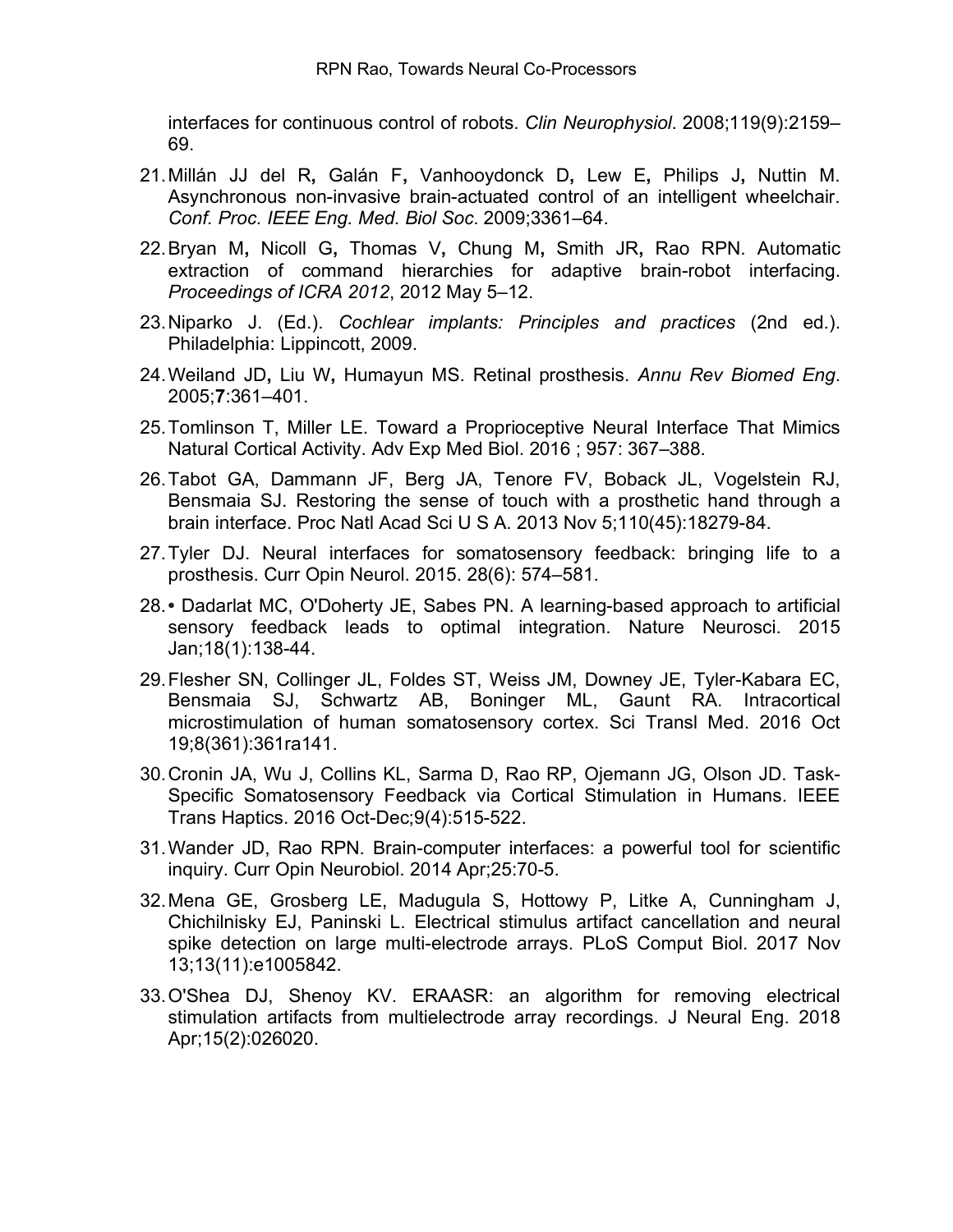- 34.Zhou A, Johnson BC, Muller R. Toward true closed-loop neuromodulation: artifact-free recording during stimulation. Curr Opin Neurobiol. 2018 Jun;50:119- 127.
- 35.O'Doherty JE, Lebedev MA, Hanson TL, Fitzsimmons NA, Nicolelis MA. A brainmachine interface instructed by direct intracortical microstimulation. Front Integr Neurosci. 2009;3:20.
- 36.**••** O'Doherty JE, Lebedev MA, Ifft PJ, Zhuang KZ, Shokur S, Bleuler H, Nicolelis MA. Active tactile exploration using a brain-machine-brain interface. Nature. 2011;479(7372):228–31.
- 37.**•** Klaes C, Shi Y, Kellis S, Minxha J, Revechkis B, Andersen RA. A cognitive neuroprosthetic that uses cortical stimulation for somatosensory feedback. J Neural Eng. 2014 Oct;11(5):056024.
- 38.**••** Flesher S et al. Intracortical Microstimulation as a Feedback Source for Brain-Computer Interface Users. Brain-Computer Interface Research pp. 43-54, 2017.
- 39.**••** Moritz CT, Perlmutter SI, Fetz EE. Direct control of paralysed muscles by cortical neurons. Nature. 2008;456, 639–42.
- 40.**•** Ethier C, Oby ER, Bauman MJ, Miller LE. Restoration of grasp following paralysis through brain-controlled stimulation of muscles. Nature. 2012 May 17;485(7398):368-71.
- 41.**••** Bouton CE, Shaikhouni A, Annetta NV, Bockbrader MA, Friedenberg DA, Nielson DM, Sharma G, Sederberg PB, Glenn BC, Mysiw WJ, Morgan AG, Deogaonkar M, Rezai AR. Restoring cortical control of functional movement in a human with quadriplegia. Nature. 2016 May 12;533(7602):247-50.
- 42.**••** Ajiboye AB, Willett FR, Young DR, Memberg WD, Murphy BA, Miller JP, Walter BL, Sweet JA, Hoyen HA, Keith MW, Peckham PH, Simeral JD, Donoghue JP, Hochberg LR, Kirsch RF. Restoration of reaching and grasping movements through brain-controlled muscle stimulation in a person with tetraplegia: a proofof-concept demonstration. Lancet. 2017 May 6;389(10081):1821-1830.
- 43.**•** Capogrosso M, Milekovic T, Borton D, Wagner F, Moraud EM, Mignardot JB, Buse N, Gandar J, Barraud Q, Xing D, Rey E, Duis S, Jianzhong Y, Ko WK, Li Q, Detemple P, Denison T, Micera S, Bezard E, Bloch J, Courtine G. A brain-spine interface alleviating gait deficits after spinal cord injury in primates. Nature. 2016 Nov 10;539(7628):284-288.
- 44.Herron JA, Thompson MC, Brown T, Chizeck HJ, Ojemann JG, Ko AL. Cortical Brain-Computer Interface for Closed-Loop Deep Brain Stimulation. IEEE Trans Neural Syst Rehabil Eng. 2017 Nov;25(11):2180-2187.
- 45.**••** Berger T, Hampson R, Song D, Goonawardena A, Marmarelis V, Deadwyler S. A cortical neural prosthesis for restoring and enhancing memory. Journal of Neural Engineering. 2011; 8(4):046017.
- 46.**•** Deadwyler SA, Hampson RE, Song D, Opris I, Gerhardt GA, Marmarelis VZ, Berger TW. A cognitive prosthesis for memory facilitation by closed-loop